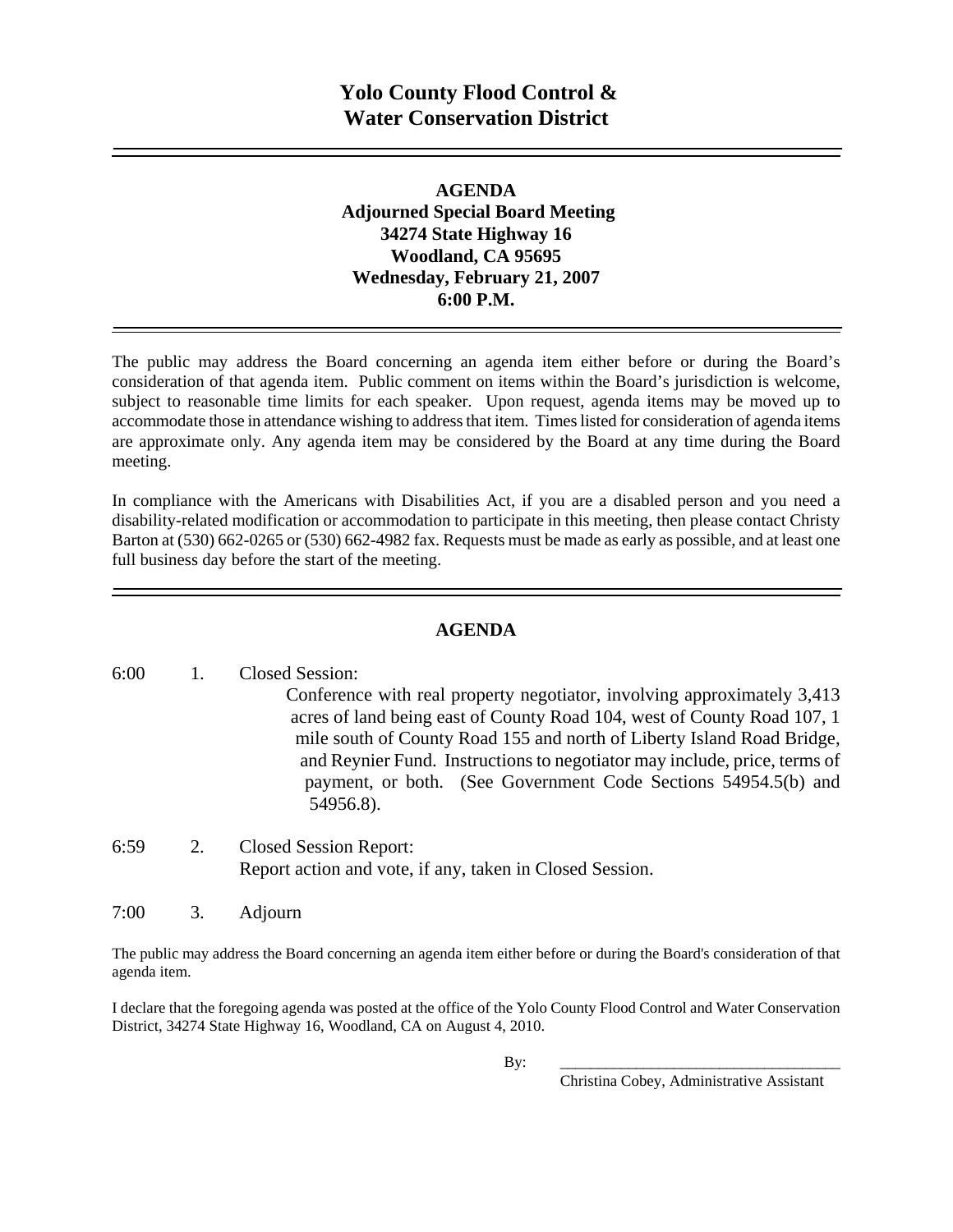

**FLOOD CONTROL & WATER CONSERVATION DISTRICT** 

 **ADJOURNED SPECIAL BOARD MEETING MINUTES Wednesday, February 21, 2007, 6:00 PM**

**YCFCWCD Offices 34274 State Highway 16 Woodland, CA 95695** 

The adjourned special meeting of the Board of Directors of the Yolo County Flood Control and Water Conservation District was held at 6:00 p.m. on Wednesday, February 21, 2007, at its regular place of business, 34274 State Highway 16, Woodland, California. Chair Scheuring convened the meeting. In attendance were:

District Board David Scheuring, Chair Erik Vink, Vice Chair Ann Brice, Director Bruce Rominger, Director Ron Tadlock, Director

District Staff and Consultants Tim O'Halloran, General Manager Christy Barton, Assistant General Manager Paul Bartkiewicz, Legal Counsel Francis Borcalli, Engineering Consultant

Members of the Public None present.

## **CLOSED SESSION**

The Special Board meeting was adjourned for conference with real property negotiator, involving approximately 3,413 acres of land being east of County Road 104, west of County Road 107, 1 mile south of County Road 155 and north of Liberty Island Road Bridge, and Reynier Fund. Instructions to negotiator may include price, terms of payment, or both. (See Government Code Sections 54954.5(b) and 54956.8).

Persons present other then the Board were Mr. O'Halloran, Mrs. Barton, Mr. Bartkiewicz and Mr. Borcalli.

## **CLOSED SESSION REPORT**